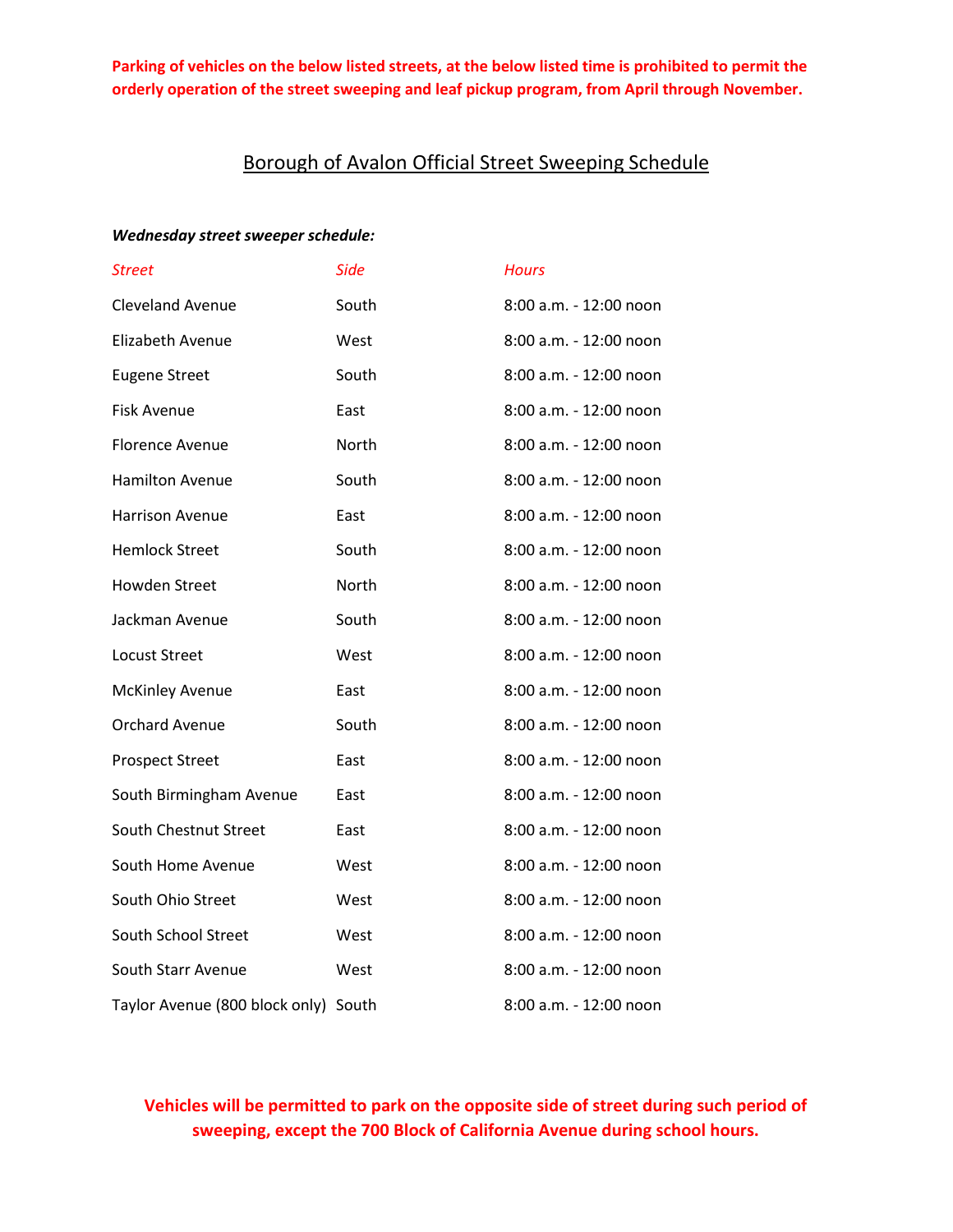## Borough of Avalon Official Street Sweeping Schedule

#### *Thursday street sweeper schedule:*

| <b>Street</b>           | <b>Side</b> | <b>Hours</b>           |
|-------------------------|-------------|------------------------|
| California Avenue       | North       | 7:00 a.m. - 9:00 a.m.  |
| <b>Center Avenue</b>    | North       | 8:00 a.m. - 12:00 noon |
| <b>Cleveland Avenue</b> | South       | 8:00 a.m. - 12:00 noon |
| Delp Street             | West        | 8:00 a.m. - 12:00 noon |
| Elizabeth Avenue        | East        | 8:00 a.m. - 12:00 noon |
| <b>Eugene Street</b>    | North       | 8:00 a.m. - 12:00 noon |
| Fisk Avenue             | West        | 8:00 a.m. - 12:00 noon |
| Florence Avenue         | South       | 8:00 a.m. - 12:00 noon |
| <b>Girard Avenue</b>    | North       | 8:00 a.m. - 12:00 noon |
| <b>Hamilton Avenue</b>  | North       | 8:00 a.m. - 12:00 noon |
| <b>Harrison Avenue</b>  | West        | 8:00 a.m. - 12:00 noon |
| <b>Hemlock Street</b>   | North       | 8:00 a.m. - 12:00 noon |
| <b>Howden Street</b>    | South       | 8:00 a.m. - 12:00 noon |
| Jackman Avenue          | North       | 8:00 a.m. - 12:00 noon |
| Josephine Street        | East        | 8:00 a.m. - 12:00 noon |
| <b>Locust Street</b>    | East        | 8:00 a.m. - 12:00 noon |
| Malvern Road            | South       | 8:00 a.m. - 12:00 noon |
| Marie Avenue            | North       | 8:00 a.m. - 12:00 noon |
| <b>McKinley Avenue</b>  | West        | 8:00 a.m. - 12:00 noon |
| North Birmingham Avenue | East        | 8:00 a.m. - 12:00 noon |
| North Birmingham Avenue | West        | 8:00 a.m. - 12:00 noon |
| North Chestnut Street   | West        | 8:00 a.m. - 12:00 noon |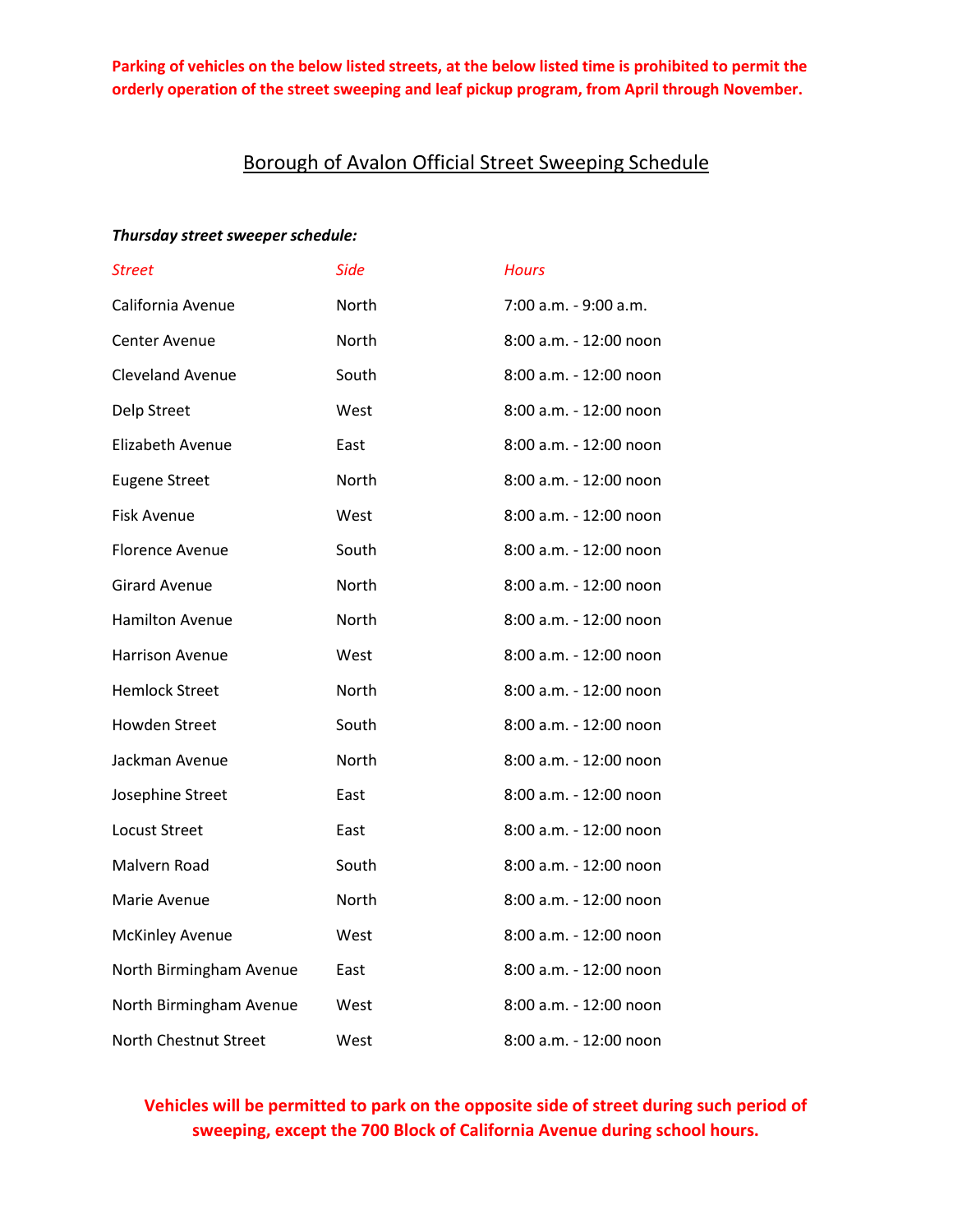# Borough of Avalon Official Street Sweeping Schedule

| <b>Street</b>                                                              | Side         | <b>Hours</b>             |  |
|----------------------------------------------------------------------------|--------------|--------------------------|--|
| North Home Avenue                                                          | West         | $8:00$ a.m. - 12:00 noon |  |
| North School Street                                                        | East         | 8:00 a.m. - 12:00 noon   |  |
| <b>Orchard Avenue</b>                                                      | <b>North</b> | 8:00 a.m. - 12:00 noon   |  |
| Park Avenue                                                                | North        | $8:00$ a.m. - 12:00 noon |  |
| <b>Prospect Street</b>                                                     | West         | $8:00$ a.m. - 12:00 noon |  |
| North Birmingham to Norwood Avenue 8:00 a.m. - 12:00 noon<br>Semple Avenue |              |                          |  |
| South Birmingham Avenue                                                    | West         | 8:00 a.m. - 12:00 noon   |  |
| South Chestnut Street                                                      | West         | $8:00$ a.m. - 12:00 noon |  |
| South Home Avenue                                                          | East         | 8:00 a.m. - 12:00 noon   |  |
| South Ohio Street                                                          | East         | 8:00 a.m. - 12:00 noon   |  |
| South School Street                                                        | East         | 8:00 a.m. - 12:00 noon   |  |
| South School Street                                                        | West         | 8:00 a.m. - 12:00 noon   |  |
| South Starr Avenue                                                         | East         | 8:00 a.m. - 12:00 noon   |  |
| <b>Taylor Avenue</b>                                                       | North        | 8:00 a.m. - 12:00 noon   |  |

### *Friday street sweeper schedule:*

| <b>Street</b>            | <b>Side</b>  | <b>Hours</b>             |
|--------------------------|--------------|--------------------------|
| California Avenue        | South        | $7:00$ a.m. - 9:00 a.m.  |
| <b>Center Avenue</b>     | South        | $8:00$ a.m. - 12:00 noon |
| <b>Chatsworth Avenue</b> | North        | $8:00$ a.m. - 12:00 noon |
| <b>Chester Avenue</b>    | West         | 8:00 a.m. - 12:00 noon   |
| City View Avenue         | <b>North</b> | $8:00$ a.m. - 12:00 noon |
| Delp Street              | East         | 8:00 a.m. - 12:00 noon   |